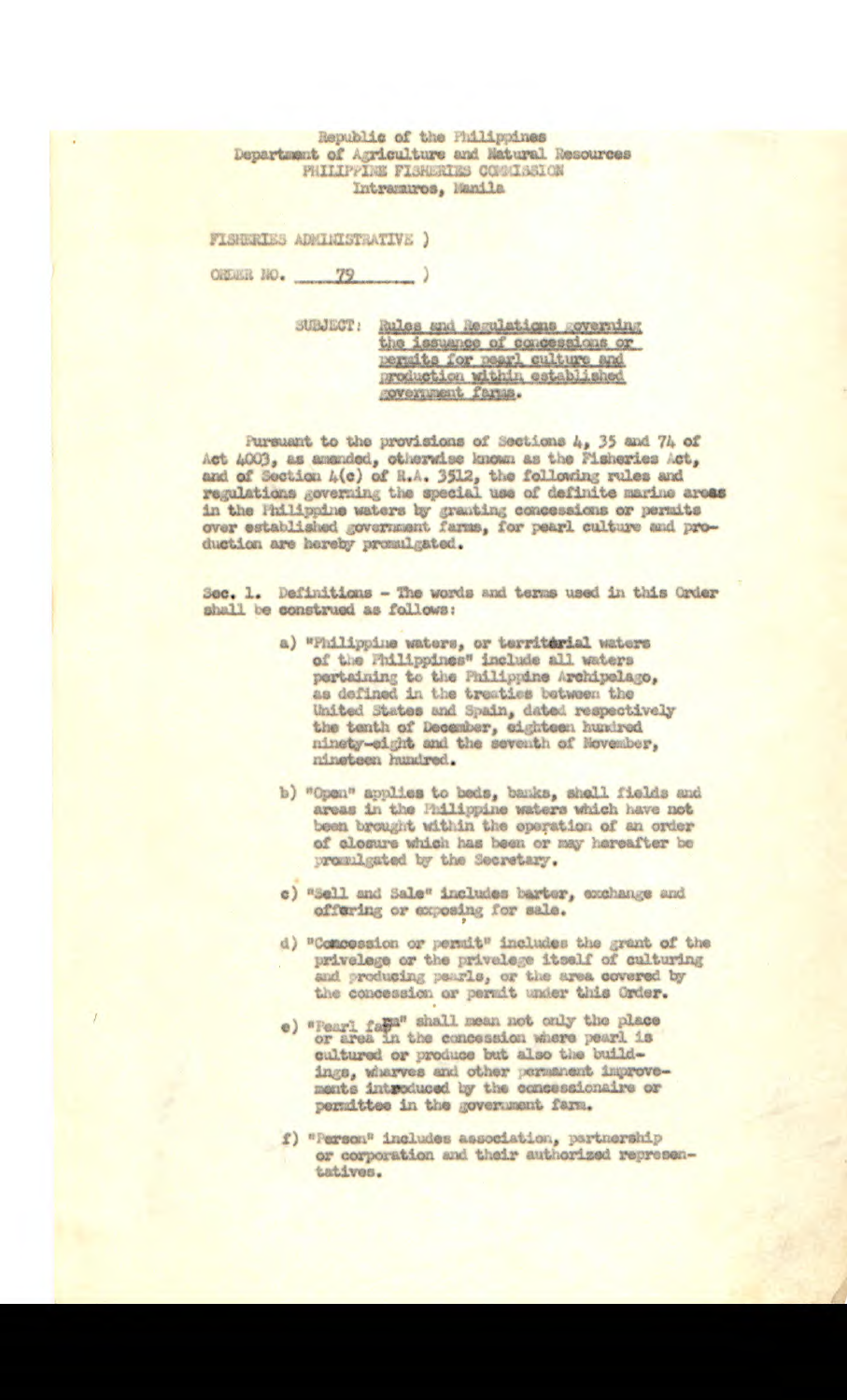| g) | "Carrier" includes owner, operator and /or |  |  |  |  |
|----|--------------------------------------------|--|--|--|--|
|    | agents of land, air and water transporta-  |  |  |  |  |
|    | tion.                                      |  |  |  |  |

- h) "Pearl" shall mean the by-product of mullusca composed mostly of calcium carbonate held together by tenuous net-work or organic matter known as "conchiolin" which formed through natural process when foreign material called "nucleus" is either incidentally or artificially introduced within the living mullusk.
- 1) "Pearl culture" shall mean the process of producing pearls in the living mullusk, either in marine or fresh water and which includes the taking or collecting of young shells, raising, rearing or tending them in farms established and maintained for the purpose, extraction, grading and class-<br>ification of pearls taken therefrom, and other acts or business associated with the culture and production of pearls.
- j) "Public purpose" includes any purpose declared by the proper authorities to be for public purposes.
- k) "Improvements" includes permanent and temporary improvements, "Permanent improvethe land under concession or permit in such a menner that they cannot be separated therefrom without causing damage thereto. "Temporary improvements" refers to those<br>which can be removed without causing any damage to or diminishing the usefullness of the land under concession or permit and to which the same has been attached.
- 1) "Commission" refers to the Philippine Fisheries Commission.
- m) "Commissioner" refers to the Commissioner of Pisheries.
- n) "Secretary" refers to the Secretary of Agriculture and Natural Resources.

Sec. 2. Who may operate government farms - Authority to lease. -The Commissioner under whose administration government farms, for pearl culture and production is placed, may equip, operate and/or maintain them exclusively for pearl culture and production<br>in a manner he may deem proper; Provided, however, that in case<br>there are no available funds and technical personnel available for use in the operation and/or maintenance of said farms, he may recommend to the Secretary that the privilege to undertake the pearl culture and production in the established government farms, be let under concession or permit to any person, association partnership or corporation qualified under the Fisheries Act and the general law to transact business in the Philippines.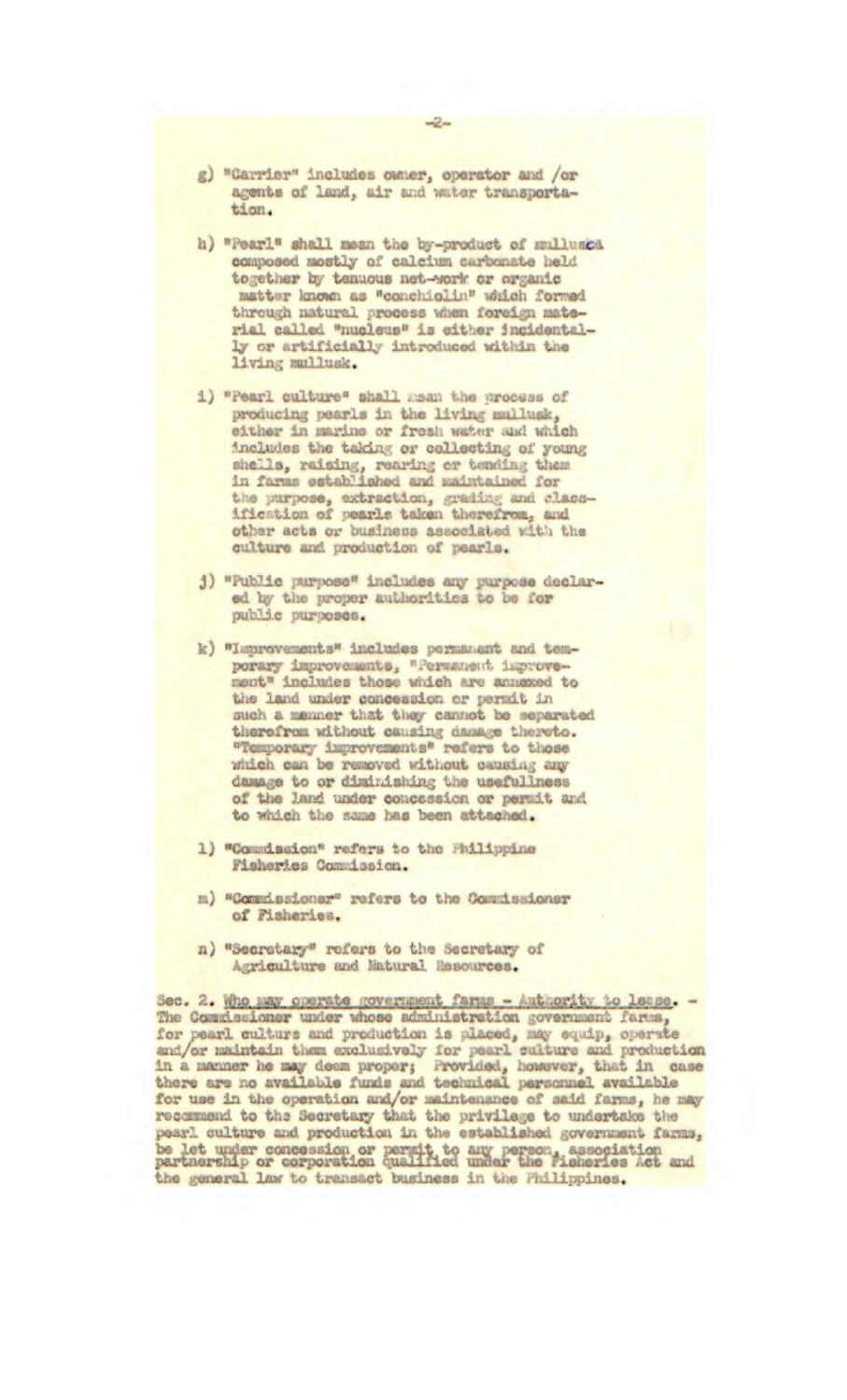Sec. 3. Who are entitled to obtain concession or permit. -The Secretary, upon recommendation of the Commissioner, may grant a concession or permit for establishment and/or operation of pearl farms, for pearl culture and production purposes, in the government farms, to any applicant who is a citizen of the Philippines or of the United States, or to any association, partnership or corporation duly registered or incorporated under the laws of the Philippines or of the United States or of any state thereof, and authorized to transact business in the Philippines, and at least sixty per centum (60%) of the capital stock or in-<br>terest of which belongs wholly to citezens of the Philippines or of the United States.

It is understood that the rights granted to citizens of the United States and to all forms of business enterprise owned or controlled, directly or indirectly, by citizens of the United States, in the exploitation, exploration, development or utilization of the pearl farms established under this Administrative Order shall be subject to the provisions of the Ordinance Appended to the Philippine Constitution.

An individual applicant for a concession or permit must be at least 21 years of age. A married woman must first obtain the marital consent of her husband, unless she shows by affidavit of herself and attested by two witnesses, some good and sufficient causes or reasons satisfactory to the Commissioner that said consent is not necessary or cannot be obtained.

Sec. 4. Form and contents of applications. - All applications<br>for a concession or permit shall be submitted on a form pres-<br>cribed therefor and shall contain such pertinent information as may be required by the Commissioner or Secretary. In case the applicant is an association, partnership, corporation, the application shall be accompanied by the documents specified hereunder, namely:

a) Partnership, association or corporation: A copy of the articles of partnership or incorporation, as the case maybe, duly registered in the Securities and Exchange Commission.

b) Names of officers, members, domicile, citizenship, shares or participation of each in the association, partnership or corporation, and that said association, partnership or corporation is organized under the laws of the Fhilippines or of the United States.

c) Statement of the association, partnership or Board of Directors authorizing the person who signs the application to file the same in accordance with this Order and to bind the association, partnership or corporation to the requirements of said Order and of the rules and regulations that may later be promulgated thereunder.

d) For both individual and association or corporation: Extent and description of concession or area applied for giving the longitude and latitude, and describing how it is marked at the corners and boundaries. Use of Coast and Goodstic Maps preferable.

- e) Capital or capital stock available for investment.
- f) Means of securing the aquatic products desired.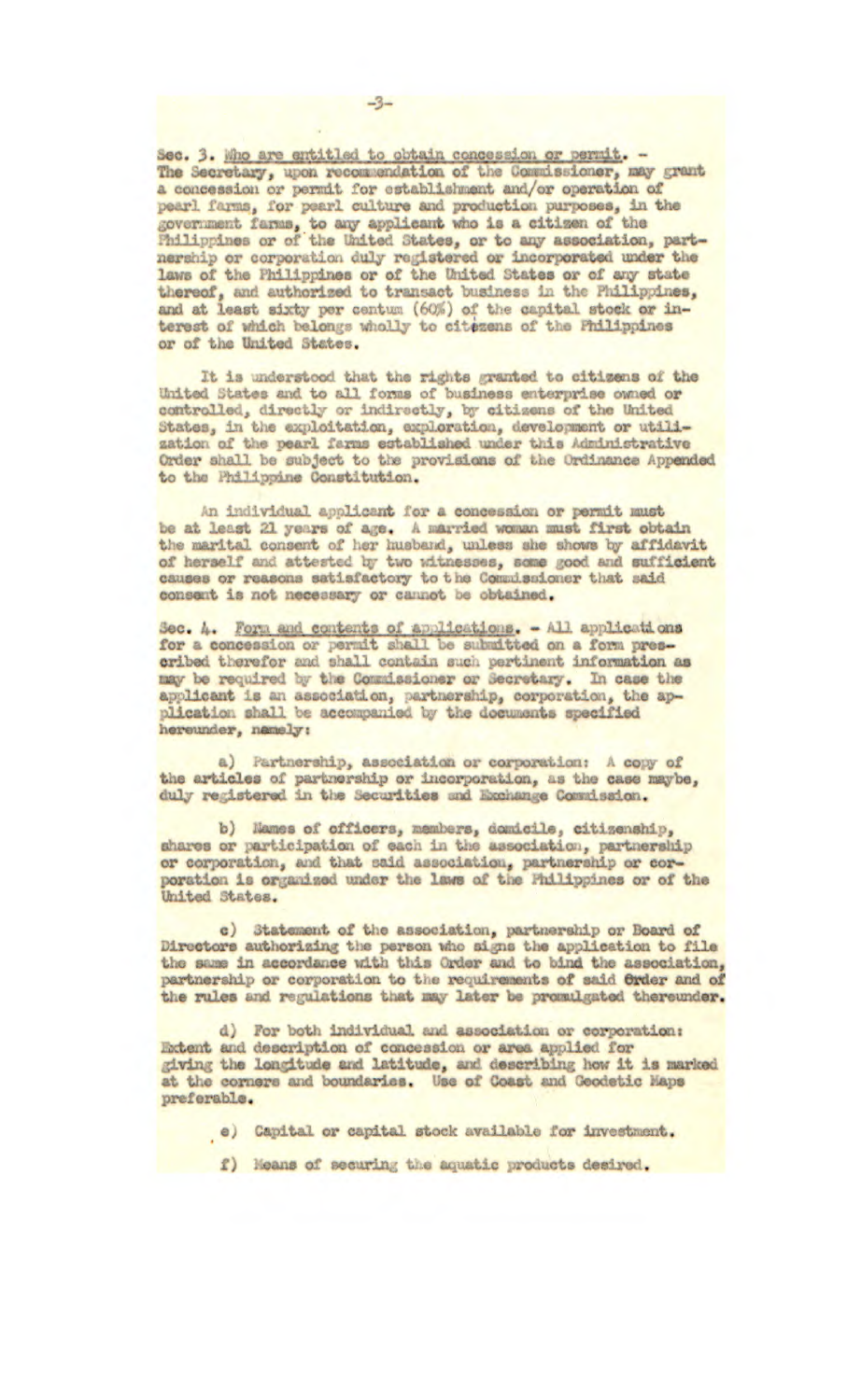Sec. 5. Place of filing. - An application shall be filed in quadruplicate with the Office of the Commissioner, Manila, or with any of the Regional Offices of the Commission.

Sec. 6. Fee to accompany application. - An application must be accompanied by a duly certified check, or money order payable in the name of the Commissioner of Fisheries, Manila or by cash, in the smount of 150.00. Application fees are not refundable.

Sec. 7. Concession or Permit embodied in Fisheries Administrative Order. - A concession or permit can only be issued to any applicant after pertinent or specific Fisheries Administrative Order describing and specifically reserving certain definite marine area or areas apolied for as recommended by the Commissioner to the Secretary has been approved.

Sec. 8. Duration or period of concession or permit. - Acconcession or permit issued under this Order shall be for a period of ten years (minimum). Renewals may be granted but thecombined period of the original grant and its remewals shall not exceed fifty (50) years.

Sec. 9. Bond. - Before any concession or permit may be issued, the applicant shall, as guaranty of good faith for the satisfactory compliance with the Fisheries Act, the regulations, rules and the terms and conditions of the concession or permit, and the payment of annual fees and charges due, be required to deposit in cash the amount of #5,000.00 with the Commission and which shall be maintained in force as Bond Deporit throughout the duration of the concession or permit.

Sec. 10. Annual permit or concession fee. - There shall be paid to the Commission an annual permit or concession fee of \$500.00 per square kilometer and, for any fraction of the area to be granted, there shall be an additional payment of \$250.00. This fee shall be paid in advance. The minimum concession fee is \$500.00 per square kilometer or fraction thereof.

Sec. 11. Concession or permit fee: when due and payable. - The annual concession or permit fee become due and payable on the first day of Jenuary of every year.

Sec. 12. Additional charges for default in payment of concession<br>or permit fee. - Failure to pay the annual permit or concession fee on or before January 31, shall subject the concessionaire or permittee to an additional charge based on the amount of the original fee and in accordance with the following schedule:

| Annual foe paid from February 1 to March 31 - - - - 10% |  |  |                                                 |  |  |  |  |
|---------------------------------------------------------|--|--|-------------------------------------------------|--|--|--|--|
|                                                         |  |  | " April 1 to June 30 - - - - - - 15%            |  |  |  |  |
| 11                                                      |  |  | $\frac{1}{2}$ July 1. to Sept. 30 - - - - - 20% |  |  |  |  |
|                                                         |  |  | " Oct. 1 to Dec. 31 ------ 25%                  |  |  |  |  |
|                                                         |  |  | after me year ---------- 40%                    |  |  |  |  |

In cases of concessions or permits expiring on dates other than December 31, the additional charge shall be computed and adjusted accordingly following the above schedule.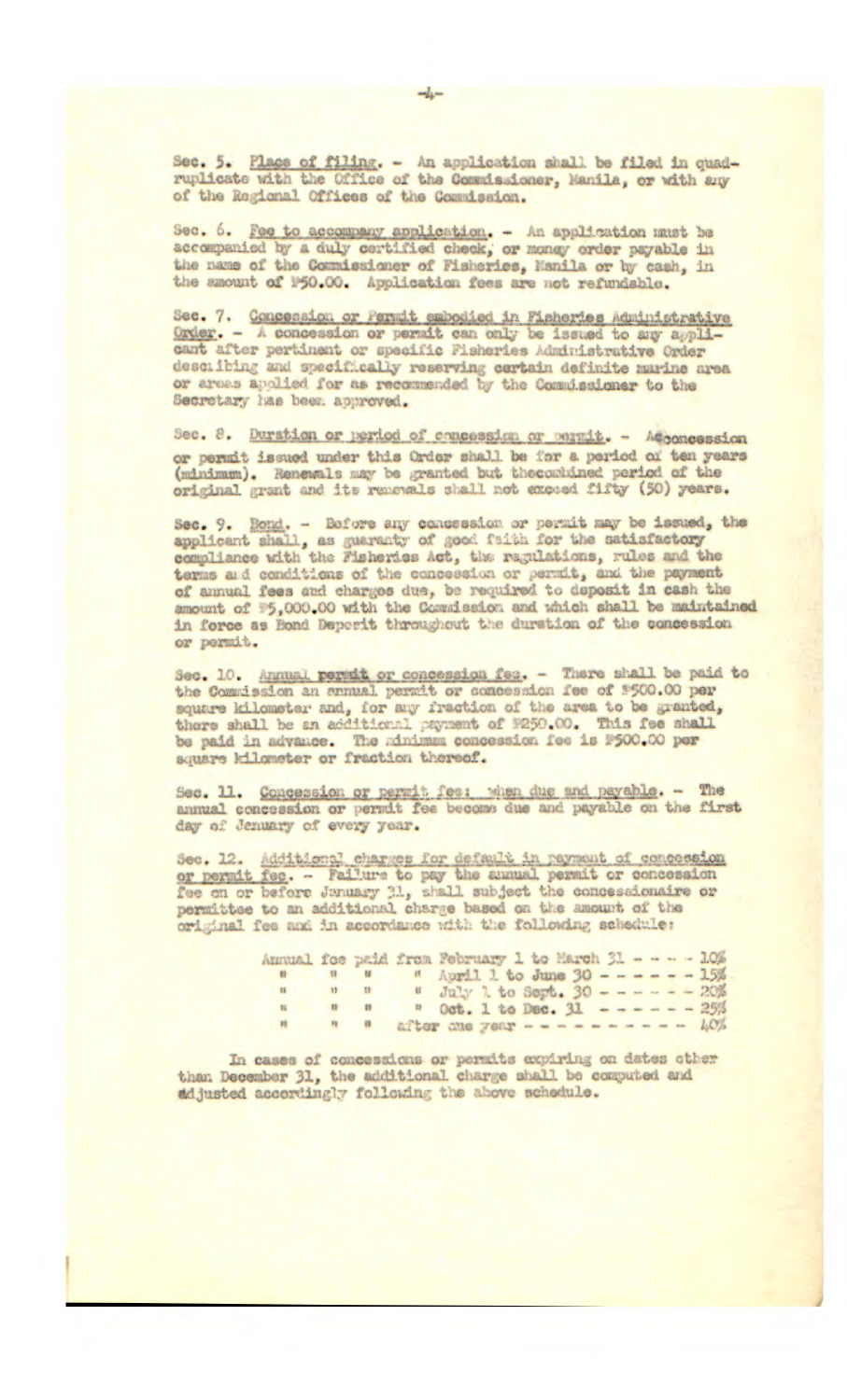Sec. 13. Suspension or cancellation. - The application, concession or permit may be suspended or cancelled for any of the following *reasons:* 

- a) 3erious or contiucd violation of the **Fisheries**  law, rules and regulations promulgated thereunder, or any of the terms and conditions, of the **concession**  or permit;
- b) Repudiation or abandonment of the concession or permit.
- c) When public interests so require;
- d) Failure **or** refusal to pay without **justifiable cause**  the fees, the deposit and/or additional charges in accordance with the provisions of this Order, without prejudice to any action which the government may take to recover the **amount due;**
- e) Fraudulent or false or misleading statement made by the applicant or concessionaire or permittee;
- *f) Failure to keep coiplete records of tne çuantity and /*  quality of cultured pearls in the concession; or to submit the certificate of release called for in Sec**tion** 22 of this Order;
- g) Employment of alien technicians in violation of FAO No. 48, as amended;
- b) Failure to use the **concession** or **permit within four**  *(4)* months after its issuance; and
- i) Sub-letting the area under concession or permits.
- j) The **cancellation** of the concession or permit **fov** ar of the causes just **above**-mentioned shall carry with it the forfeiture of the Bond Deposit in favor of the government.

Sec • 14. 1efud of Bond. - concen **ionaire** *or permittee that*  cannot discontinue with the operation of the concession or whose concession or permit is cancelled, through no faùlt of his or its own, may request the Commissioner for the refund of the Bond Deposit. The original of the official receipt acknowledging the said amount muEt be surrendered; but in case of loss **of said** receipt, an **affidavit**  eiting the circumstances surrounding its loss must be submitted in *list thereof.* 

Soc. 15. Rights of the concessionaire or permittee. - The concessionaire or permittee may freely take or gather shells of axr kind from the sea bottom or **rests exclusively** for pearl culture and production purposes within the area under concession or permit. Said concessionaire or permittee shall not, however, take or gather or cause or consent to be taken or gathered from the said **area** fish, shells, epones, and other **ses** products for commercial purposes.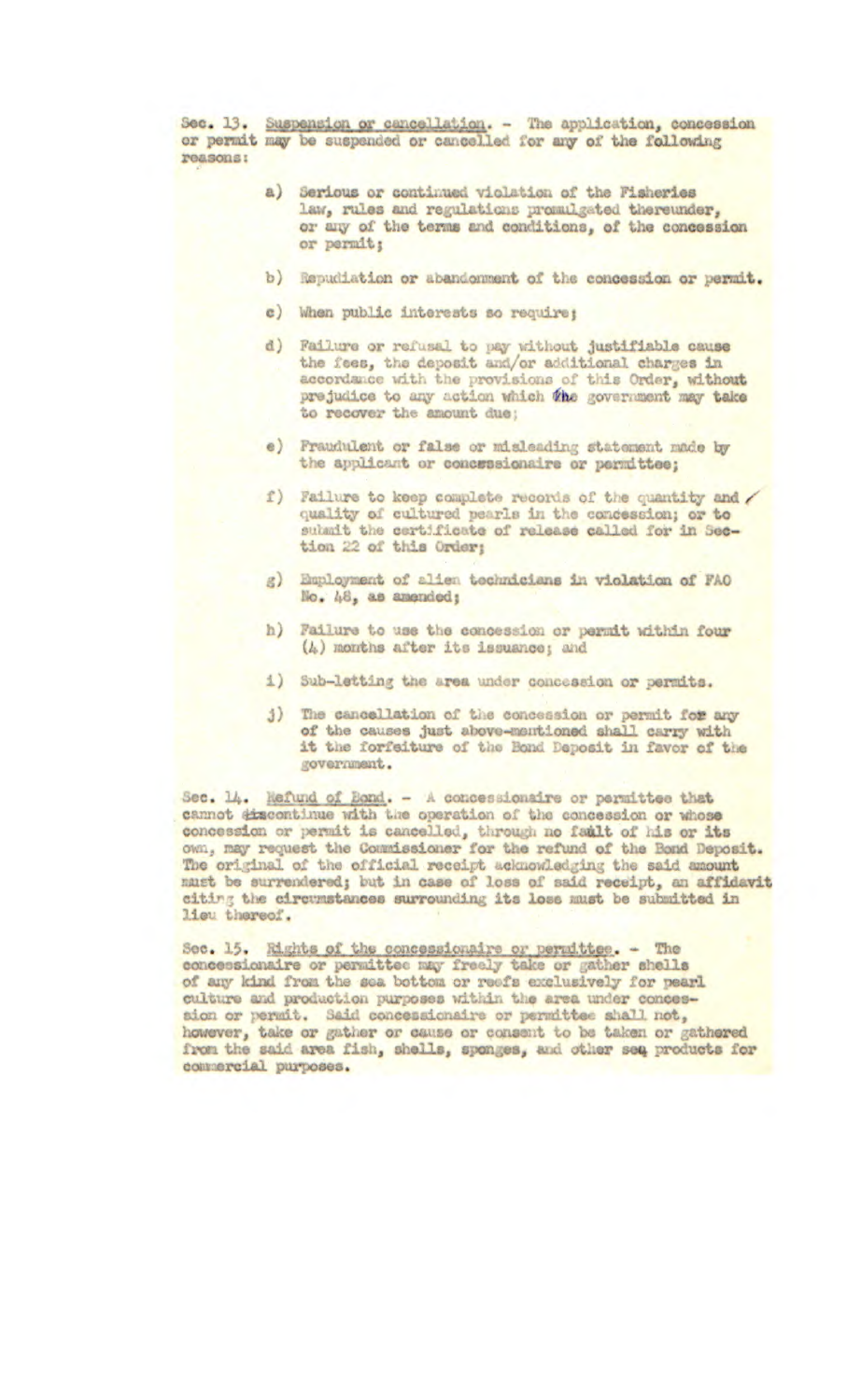Sec. 16. Marking of boundaries. - The concessionaire or permittee after the grant of the concession or permit shall mark every corner of the entire area of the concession with properly anchored buoys or other visible marks or signs which shall be maintained therein throughout the duration of the concession or permit.

Sec. 17. Renowal of concession or permit. - The concession or permit may be renewed by filing with the Gommission a renewal application one month before the expiration date of said concession or permit. The application must be accompanied by the required application fee of 950.00. The renewal of the concession or permit shall be subject to the discretion of the Commissioner and the Secretary: Provided, That the concessionaire has not been guilty of any violation of this Order, the fishery laws and the rales and regulations promulgated thereunder.

Sec. 18. Records of cultured pearls. - The concessionaire or permittee shall keep book or books wherein shall be entered the size, weight, quality and quantity of cultured pearls, gathered or collected; the names and addresses of buyers thereof, if any; the date of sale; the quantity and quality of pearls sold; and the selling price thereof.

Sec. 19. Inspection of records. - Said record book or books shall be kept at all times open to inspection by the Commissioner or by the Secretary, or their duly authorized representatives.

Sec. 20. Semestral report. - The concessionaire or permittee shall submit to the Commissioner a semestral report of the operation and progress of the concession.

Sec. 21. Certificate under oath of pearls gathered . - The concesstonaire of permittee shall, before disposing his or its pearls, or before shipping or exporting the same from the Philippines, execute a certificate under eath to the effect that the pearls were gathered or collected from his concession.

Sec. 22. Exportation. - No pearls produced by any concessionaire shall be shipped, removed or exported from the Philippines unless the same have been inspected by an authorized representative of the Commissioner. The inspecting representative of the Commissioner shall issue a certificate of release, if he finds that the pearls are properly graded, classified and priced for exportation purposes, in accordance with the existing regulations. The experter or carrier who exports or carries pearls withhout the certificate of release herein required shall be held responsible for such violation and shall be penalized in accordance with Section 6 of Republic Act 3512. Such violation shall be cause ior the cancellation of the permit or concession.

Sec. 23. Minimum shells, pearladivers and pearling boats. - The removal of shell from any pearl farm for the purpose of extracting the pearl therefrom, and the sizes of the shells, shall be governed by the provisions of Section 36 of the Fisheries Act and of Fisheries Administrative Order No. 11. Likewise, pearl divers, as well as the boats used for pearling purposes, shall be governed by the pertinent provisions of the Fisheries Act and by the rules and regulations thereunder promulgated.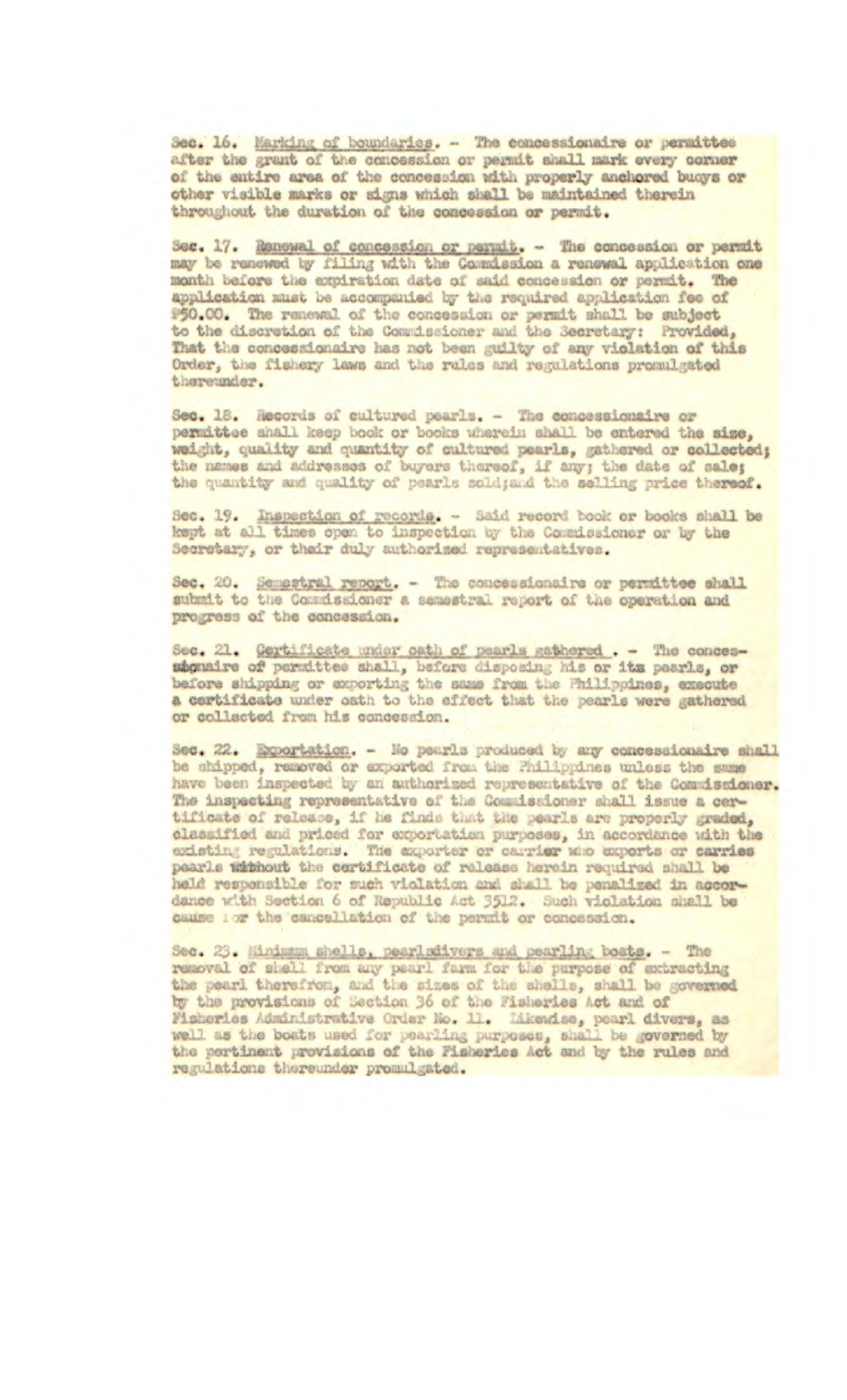Sec. 24. Cencession subject to easement etc. The area granted under this erder shall be subject to right of way or any public purpose and easement previded by existing rules, laws and regulations or by these which may be promulgated thereafter.

Sec. 25. Concession subject to limitation .- The Commissioner, upon<br>approval of the Secretary, may, at any time, increase, decrease or<br>alter the area covered by the concession or permit or change or modify the terms and cenditions thereof, when public interest so requires.

Sec. 26. Concessionaire or permittee to carry permit at all times.-<br>The permit or photostat copy thereof mast be carried at all times by<br>the concessionaire or permittee or by his authorized representative, and shall be presented upon demand by any Officer or person designated by the Commissioner or by the Secretary to enforce the provisions of this Order. Failure to comply with the requirement without satisfactory reason therefor may be sufficient cause for the cancellation or suspension of the concession or permit. Should any such concession or permit be found with defaced, erased or illegible date of issue, the same shall be seized at ence by the said authorized person who shall repert the matter te the Commissioner or the Secretary, as the case may be, within three days from the date of seisure.

Sec. 27. Inspection of concession, building, etc. The concession including the buildings and other constructions, apparatuses, equipment, machineries, and other matters pertaining to the operation of the concession or permit, shall be subject to the periodical inspections of the Commissioner or Secretary, as the case may be, or of their duly authorized representative. The concessionaire or permittee shall, in such case, give all the necessary facilities to the inspecting officials or representative.

Sec. 28. Respensibility of concessionaire or permittee.-Ne concession or permit shall be granted except upon the express condition that the cencessionaire or permittee shall assume the responsibility for any act of any of the agents, employees and other persons operating and werking for and under the concessionaire or permittee. The concessionaire of permittee must supervise the operation of the employees, either personally or thru a competent agent, whose names, citizenships, and addresses must be furnished the Commissioner.

Sec. 29. Training of understudies.- The concessionaire of permittee shall thereughly train or cause to be trained at least three(3) Filipines to be designated by the Commissioner in the techniques of pearl culture and production. Such trainees, who shall be chesen from among the technical men or qualified employees of the Commission, shall be entitled to free quarters to be previded by the concessionaire or permittee in the compound of the concession during the entire period of training, which shall be ene(1) year, renewable for another year at the discretion of the Commissioner.

Sec. 30. Surrender of concession or permit upon death of concessionaire or termination or dissolution of partmership, asseciation or corporation or for other reasons. A concessionaire or permittee retiring from the business must surrender the concession or permit with a statement of the reasons therefor. In case of the termination or dissolution of the partnership, association or corporation, the trustee, if any, shall netify the Commissioner thereof. In case of death of the individual concessionaire or permittee, the heir or hoirs shall de the notification. In the meantime, the trustee, if any, of the corporation, association or partnership or the heir or hoirs of the concessionaire may invoice the pearls gathered under the concession, The lawful sucessor of the corperation, etc., or heir er heirs of the deceased concessionaire or permittee, if qualified, may be allowed be continue in their name the operation of the concession: Provided, that the requirements of this Order shall have first been complied with.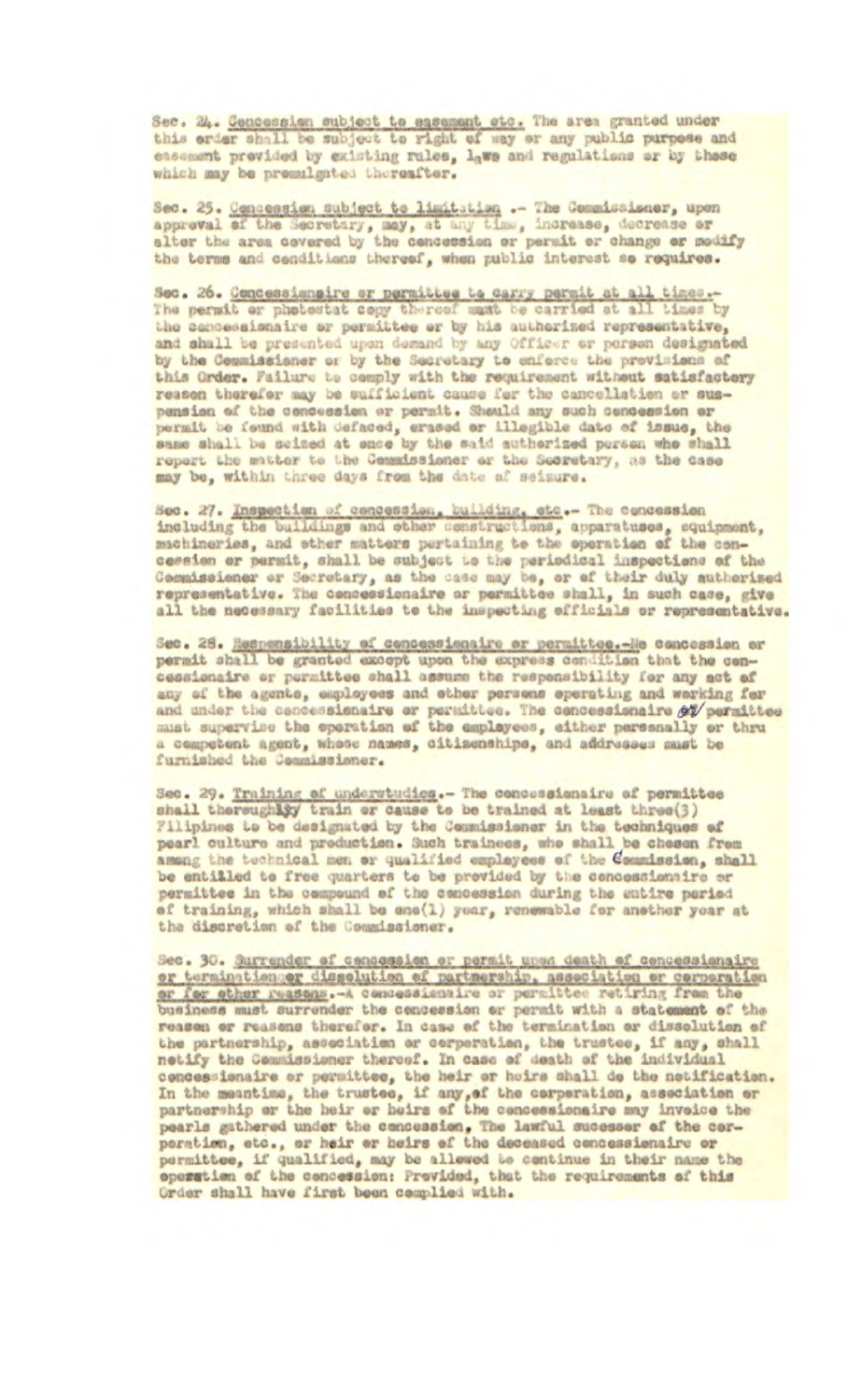Sec. 31. Disposition of improvements or preparty.-Any preparty or improvement of the concessionaire or permittee not removed from the concession within two (2) menths from the date of the cancellation er termination of the cencession or permit shall become the property of the government.

Sec. 32. Areas er Zenes net cavered by cencession or permit. - Ne con-cession or permit granted under this Order shall be valid within army or naval reservation ner within three(3) kilometers from such reservation.

Sec. 33. Auxiliary inveice.- Before transporting pearls gathered or cellected from the concession, the concessionaire or permittee shall list such pearls on an auxiliary invoice to be furnished by the Commissioner or by the Regional Fishery Officer centerned. The auxiliary inveice shall be made in quadraplicate and shall accempany the pearls described therein, from which they must not be separated until such pearls afrive at their destination.

Sec. 34. Transperted pearls with inveice. The concessionaire or the duly authorized representative shall immediately netify the Commissioner of the pending shipment and request for auxiliary invoice and Inspecting Officer who shall certify to the veracity of the matter stated in the auxiliary inveice and who shall issue the corresponding certificate of release in accerdance with this Order.

Sec. 35. Presentation of auxiliary inveice at destination- Permit<br>to discharge.-No owner or master of any vessel shall discharge or<br>otherwise dispose of the pearls aboard without any discharge permit issued by the Commissioner or his duly authorized representative, as previded in this Order. The concessionaire or his agent shall, upon arrival of the shipment of pearls at the point of destination, present the auxiliary invoice to a duly authorized Officer who shall sign the auxiliary invoice after his inspection.

Sec. 36. Unlawful pearl culture operation in government farm.- It shall<br>be unlawful for any person, partnership, association or corporation to<br>engage in pearl culture and/or production on any pertion of any established gevernment pearl farm without first ebtaining a concession or permit therefor in accordance with this Order. Any improvement unlawfully introduced shall be ferfeited to the gevernment and the violator shall be made to pay the fine previded for in the succeeding Section of this Crder.

Sec. 37. Penal prevision.- Any violation of the prevision of this Order shall subject the effender to the penalty provided for in Section 6 of Republic Act 3512, which is a fine of not more than one theusand peses er cancellation of the concession or permit at the discretion of the Commissioner and approved by the Secretary.

Sec. 38. Compremise.- With the appreval of the Secretary, the Commissioner may at any stage compremise any case arising under the prevision of this Order.

Sec. 39. Repealing previsions.- All other orders and regulations or parts thereof, inconsistent with the previsions of this Order, are hereby repealed.